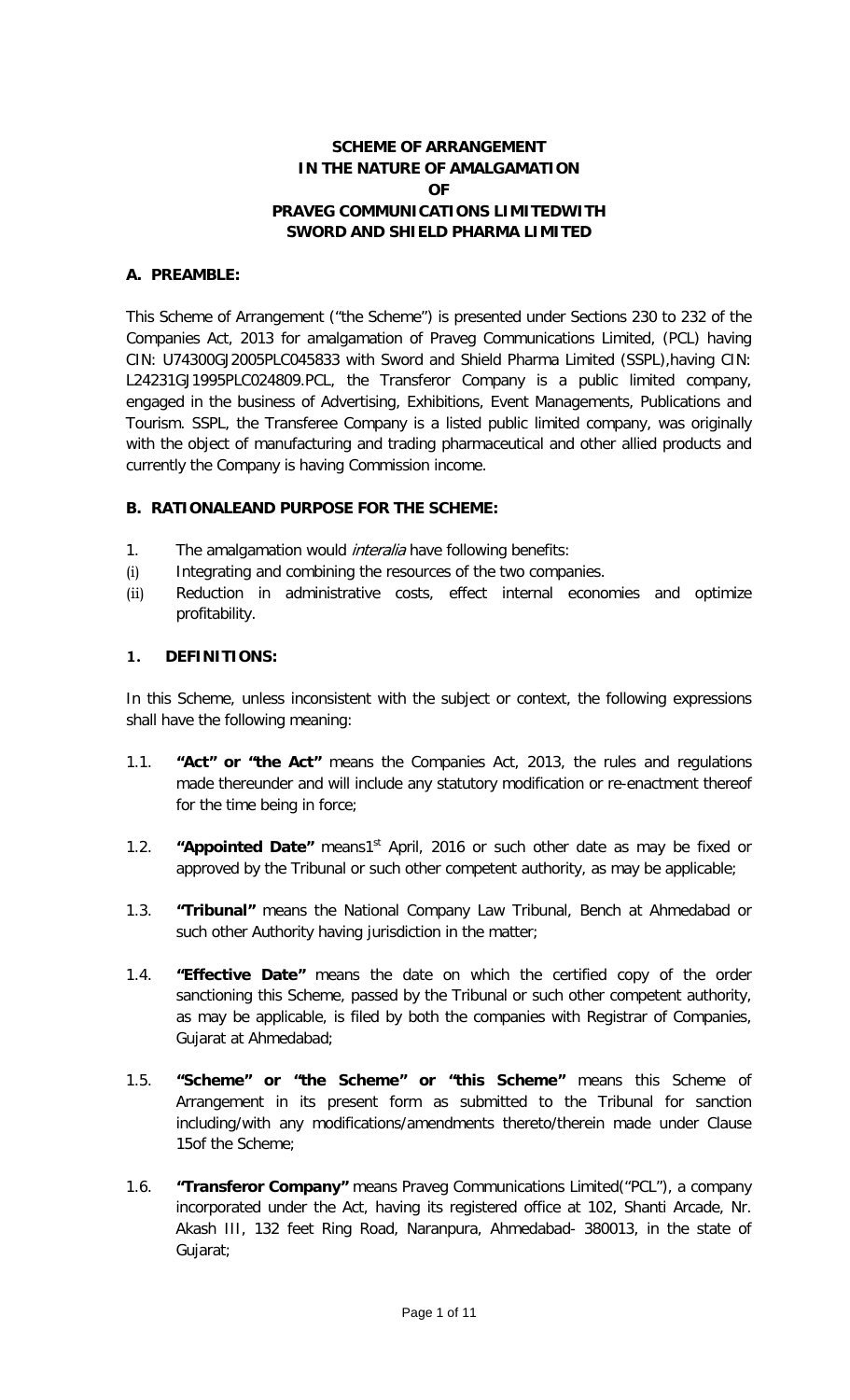- 1.7. **"Transferee Company"** means Sword and Shield Pharma Limited ("SSPL"), a company incorporated under the Act, and having its registered office at 55, World Business House, Near Parimal Garden, Ambawadi, Ahmedabad – 380 006, in the state of Gujarat;
- 1.8. **"Undertaking"** shall mean and include:
- (i) All the assets of the Transferor Company as on the Appointed Date and
- (ii) All debts, liabilities, duties and obligationsof the Transferor Company as on the Appointed Dateand
- (iii) Without prejudice to the generality of Sub-Clauses (i) and (ii) above, the Undertaking of the Transferor Company shall include all reserves, provisions, funds, moveable, assets including investments, loans and advances, claims, powers, authorities, allotments, approvals, consents, registrations, contracts, arrangements, rights, titles, interest, benefits, advantages and other intangible rights, industrial and other licenses, permits, authorisations, quotas, trade marks, patents, brands, secret formulae, drawings, research rights and other industrial and intellectual properties, imports, electric connections, telephone/facsimile/telex and other communication facilities and equipments including computers, hardwares, softwares, and other electronic equipments and instruments, system of any kind whatsoever, rights and benefits of all agreements and other interests including rights & benefits under various schemes of different Taxation Laws as may belong to or be available to the Transferor Company; rights and powers of every kind, nature and description of whatsoever probabilities, liberties, easements, advantages, and approval of whatsoever nature and wheresoever situated, belonging to or in ownership, power or possession or control or entitlement of the Transferor Company, as on the Appointed Date.

All terms and words not defined in this Scheme shall, unless repugnant or contrary to the context or meaning thereof, have the same meaning ascribed to them under the Act, other applicable laws, rules, regulations, bye - laws, as the case may be or any statutory modification or re-enactment thereof from time to time.

# **2. DATE OF TAKING EFFECT AND OPERATIVE DATE:**

The Scheme set out herein in its present form or with any modification(s) approved or imposed or directed by theTribunalor made as per Clause 15of the Scheme, shall be effective from the Appointed Date as applicable;but shall be operative from the Effective Date unless the context requires otherwise.

# **3. SHARE CAPITAL:**

3.1. The authorized, issued, subscribed and paid-up share capital of PCL as on 31.3. 2016is as under:

| <b>Share Capital</b>                                 | <b>Amounts in Rs.</b> |
|------------------------------------------------------|-----------------------|
| AuthorisedShareCapital                               |                       |
| 2,00,000 Equity Shares of Rs.10/- each               | 20,00,000             |
| <b>Issued, Subscribed and Paid Up Share Capital</b>  |                       |
| 1,77,780 Equity Shares of Rs.10/- each fully paid up | 17,77,800             |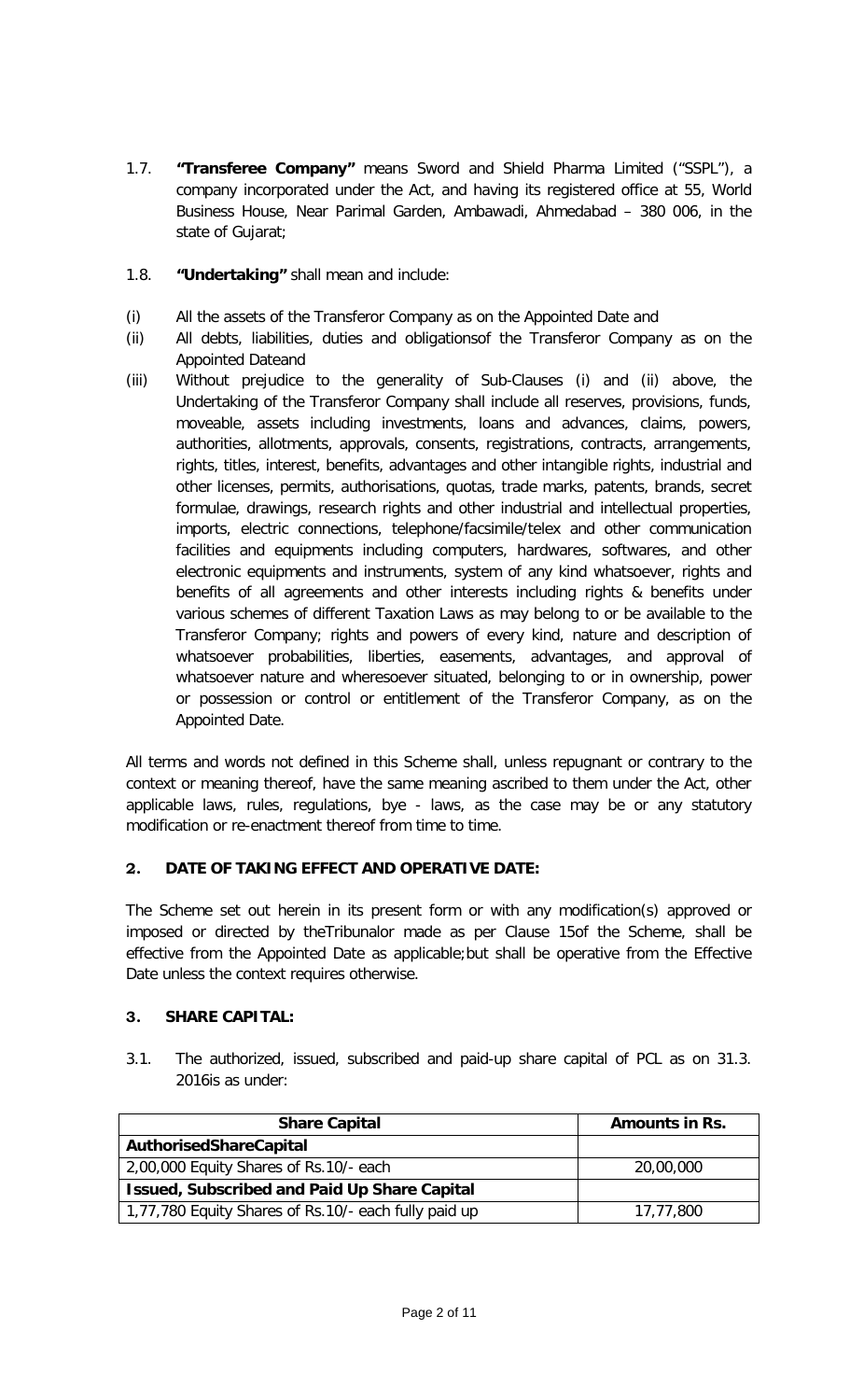Subsequent to the above date, there has been no change in the authorised, issued, subscribed and paid up share capital of the Company.

3.2. The authorized, issued, subscribed and paid-up share capital of SSPLason 31.03.2016 is as under:

| <b>Share Capital</b>                                  | <b>Amounts in Rs.</b> |
|-------------------------------------------------------|-----------------------|
| <b>AuthorisedShare Capital</b>                        |                       |
| 60,00,000 Equity Shares of Rs.10/- each               | 6,00,00,000           |
| <b>Issued Share Capital</b>                           |                       |
| 51,50,600 Equity Shares of Rs.10/- each               | 5,15,06,000           |
| <b>Subscribed and Paid UpShare Capital</b>            |                       |
| 41,73,234 Equity Shares of Rs.10/- each fully paid up | 4, 17, 32, 340        |
| 9,77,366 Equity Shares of Rs.10/- each partly paid up | 48,86,830             |
| Total                                                 | 4,66,19,170           |

Subsequent to the above date there has been no change in the authorised, issued, subscribed and paid up share capital of the Company.

# **4. TRANSFER AND VESTING:**

- 4.1. With effect fromAppointedDateand upon the Scheme becoming effective, the entire business of Transferor Company and the whole of the Undertaking including all properties and assets (whether movable, tangible or intangible) of whatsoever natureshall under the provisions of Sections 230 to 232 and all other applicable provisions of the Act and pursuant to the order of the Tribunal and without any further act, instrument or deed, but subject to the existing charges if any affecting the same as on the Effective Date, be transferred and/or deemed to be transferred to and vested in the Transferee Companyon a going concern basis so as to become the properties, business and assets of the Transferee Company.
- 4.2. Without prejudice to generalityofClause4.1 above, in respect of such of the assets of the Transferor Companyas are movable in nature or are otherwise capable of transfer and vesting by manual delivery or by endorsement and/or delivery or by physical possession including plant, machinery and equipment, the same may be transferred to and vested into Transferee Companyas follows:-
	- (i) All the moveable assets capable of being transferred and vested by delivery, shall be handed over by physical delivery to the Transferee Company towards the end and intent that the property therein passes to the Transferee Company on such delivery without requiring any deed or instrument of conveyance for the same and shall become the property of the Transferee Company accordingly.
	- (ii) The investments held in physical form will be transferred to Transferee Company by handing over the instrument along with transfer deed.
	- (iii) The investments held in dematerialized form will be transferred to the Transferee Companyby issuing appropriate deliveryinstructions to the depository participant with whom the Transferor Companyhas an account. Such delivery and transfer shall be made on a date mutually agreed upon between the respective Boards of Directors of the Transferee Company and the Transferor Company, being a date after the sanction of the Scheme by the Tribunal.
	- (iv) The moveable assets, other than those specified in Clause 4.2 (i), (ii) and (iii), including intangible assets, actionable claims, sundry debtors, outstanding loans and advances, if any, recoverable in cash or in kind or for value to be received, bank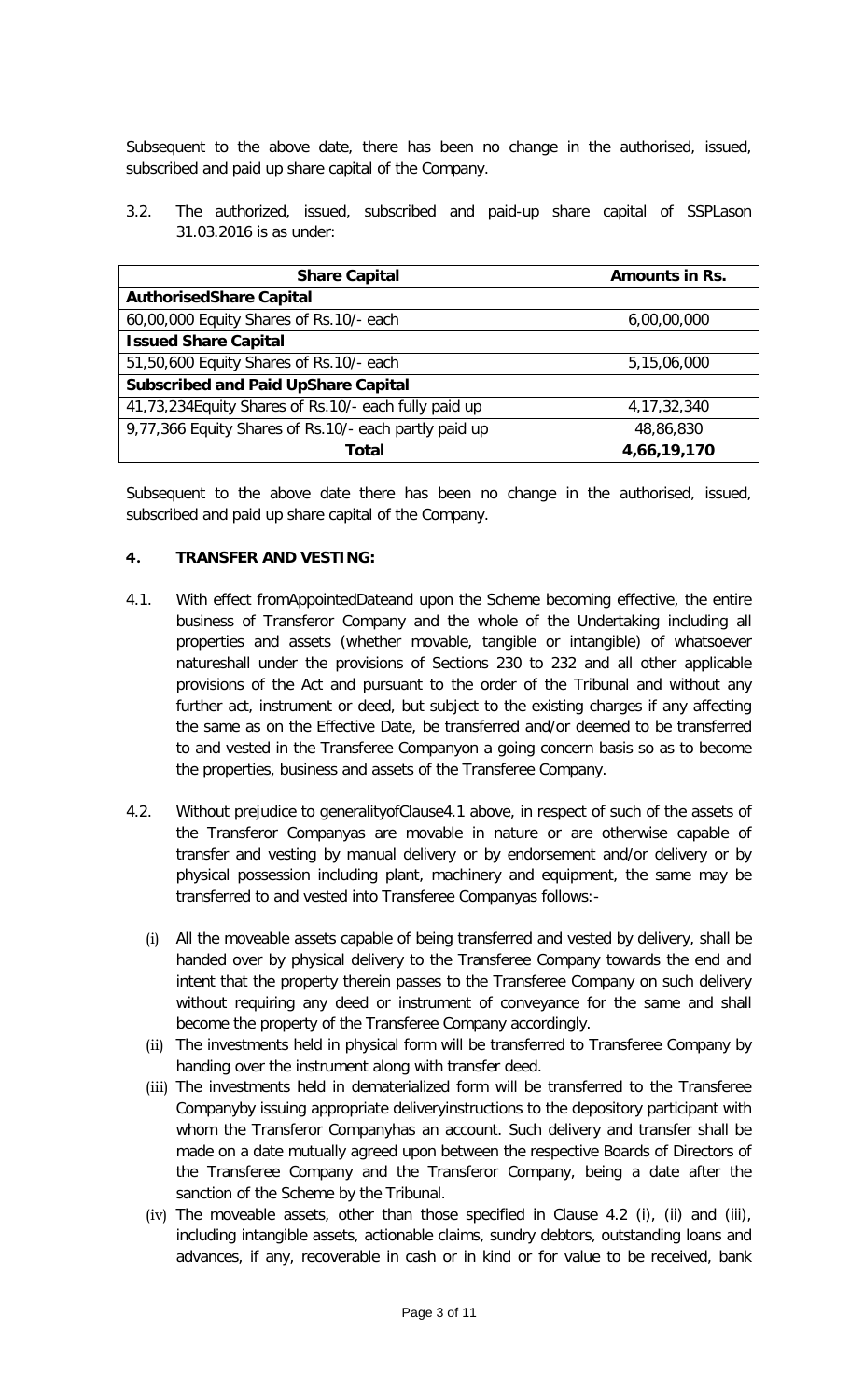balances and deposits including deposits paid in relation to outstanding litigations, if any, with Government, semi-Government, local and other authorities and bodies, customers and other persons, shall, without any further act, instrument or deed, be transferred to and vested into as the property of the Transferee Company. The Transferee Companymay, if required, give notice in such form as it may deem fit and proper to each person or debtor that, pursuant to the Scheme, the said person or debtor should pay the debt, loan or advance or make good the same or hold the same to its account and that the right of the Transferee Companyto recover or realise the same is in substitution of the right of the Transferor Companyand that appropriate entry should be passed in their respective books to record the aforesaid changes.

- 4.3. Without prejudice to any of the Clauses above, with effect from Appointed Date and upon the Scheme becoming effective, relating to the Transferor Company and any documents of title, rights, interests, claims, including leases, licenses and easements in relation thereto, shall, pursuant to the applicable provisions of the Act and the Scheme, without any further act, instrument, deed, matter or thing, stand transferred to and vested into the Transferee Company, as of the Appointed Date.
- 4.4. All debts, liabilities, duties and obligationsof whatsoever nature of the Transferor Company shall also, without any further act, instrument or deed be transferred to and vested in and assumed by and/or deemed to be transferred to and vested in and assumed by the Transferee Company pursuant to the provisions of Sections 230 to 232 and all the other applicable provisions of the Act, so as to become the debts, liabilities, duties and obligations of the Transferee Companyand further that it shall not be necessary to obtain the consent of any third party or other person who is a party to any contract or arrangement by virtue of which debts, liabilities, duties and obligations have arisen, in order to give effect to the provisions of this Clause.
- 4.5. The Transferee Company may at any time after the coming into effect of the Scheme in accordance with the provisions of the Scheme, if so required, under any law or otherwise, execute deeds of confirmation, in favour of the creditors of the Transferor Companyor in favour of any other party to any contract or arrangement to which the Transferor Companyis a party or any writings as may be necessary to be executed in order to give formal effect to the above provisions. The Transferee Companyshall under the provisions of the Scheme be deemed to be authorised to execute any such writings on behalf of the Transferor Companyand to implement or carry out all such formalities or compliance referred to above on the part of the Transferor Companyto be carried out or performed.
- 4.6. With effect fromAppointedDateand upon the Scheme becoming effective, all rights, statutory licenses, permissions, approvals or consents, if any, to carry on the operations and business of the Transferor Companyshall stand vested in or transferred to the Transferee Companywithout any further act or deed and shall be appropriately mutated by the statutory authorities concerned in favour of the Transferee Company. The benefit of all statutory and regulatory permissions, consents, registrations or other licenses and consents shall vest in and become available to the Transferee Companypursuant to this Scheme.

# **5. ISSUE OF SHARES BY THE TRANSFEREE COMPANY:**

5.1. Upon this Scheme becoming effective, the Transferee Companyshall without any further application or deed, issue and allot shares, credited as fully paid-up, to the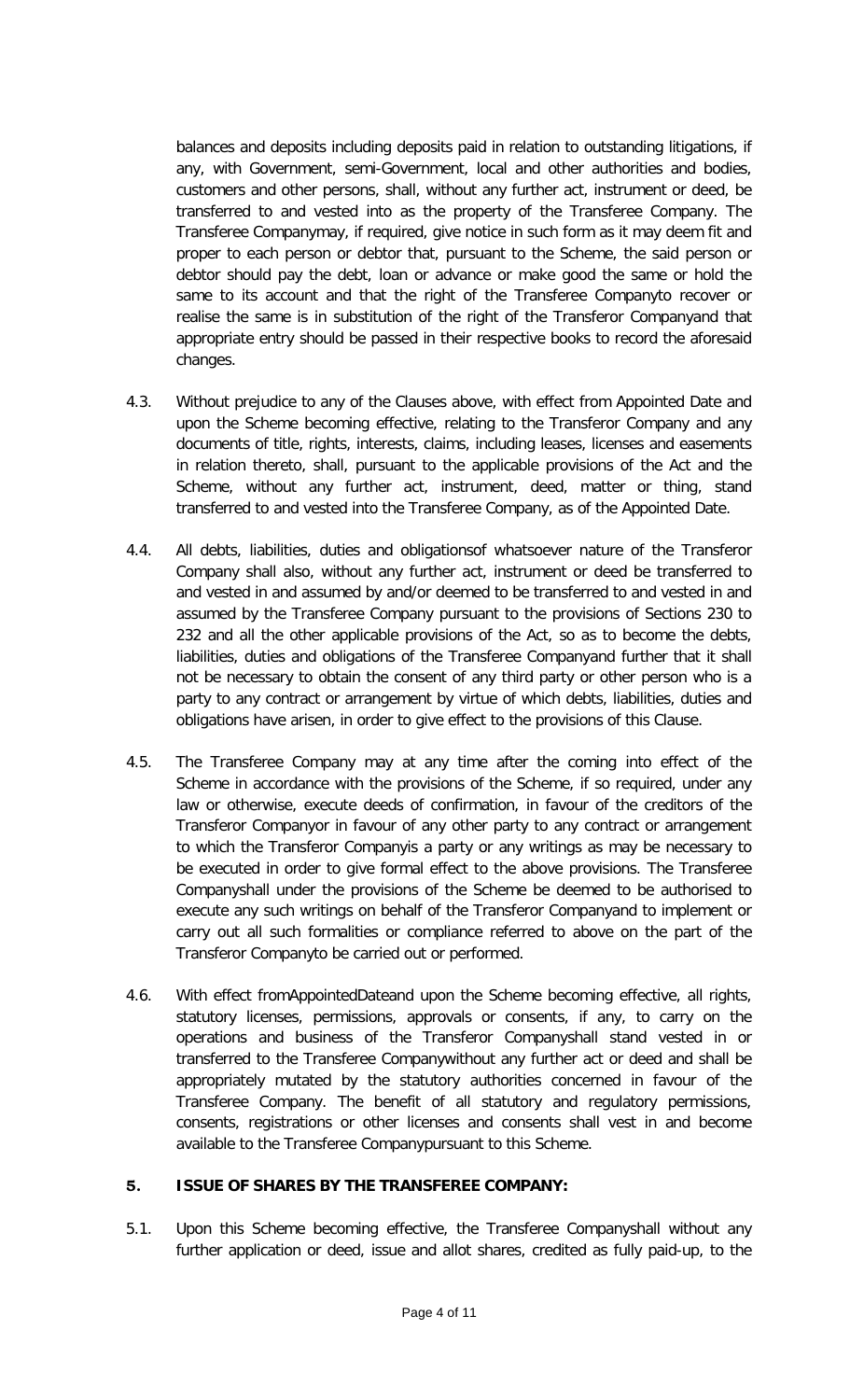extent indicated below to the shareholders of the Transferor Company, holding fully paid-up equity shares and whose name appear in the register of members on the Effective Date or to such of their respective heirs, executors, administrators or other legal representatives or other successors in title as may be recognized by the respective Board of Directors, in the following proportion:

"75(Seventy Five) fully paid–up Equity Shares of Rs.10/- each of the Transferee Company, shall be issued and allotted at par, for every 1(One) Equity Share of Rs.10/- each held by them in the Transferor Company."

- 5.2. The shares to be issued by the Transferee Company to the shareholders of the Transferor Company,shall be subject to the Scheme and the Memorandum and Articles of Association of the Transferee Company and shall rank *paripassu* in all respects with the then existing shares of Transferee Company.
- 5.3. Upon the Equity Shares of Transferee Company being issued and allotted to the shareholders of the Transferor Company, the shares held by the shareholders of the Transferor Company shall be deemed to have been automatically cancelled and be of no effect, without any further act, deed or instrument.
- 5.4. The approval of this Scheme by the shareholders of both the companies under Sections 230 to 232of the Companies Act, 2013 shall be deemed to have the approval under Sections 13, 14, 62 and other applicable provisions of the Act and any other consents and approvals required in this regard.
- 5.5. The approval of this Scheme by the Shareholders of SSPL will be obtained through e-Voting after disclosure of all material facts in the explanatory statement sent to the shareholders in relation to such resolution as per para 9(a) and 9(b) of SEBI Circular dated March 10, 2017 as the scheme involves merger of an unlisted entity (PCL) which results in reduction in the voting share of pre-scheme public shareholders of SSPL in the transferee / resulting company by more than 5% of the total capital of the merged entity. Further, according to para 9(b) of the SEBI Circular dated March 10, 2017 the Scheme of arrangement shall be acted upon only if the votes cast by the public shareholders in favour of the proposal are more than the number of votes cast by the public shareholders against it.
- 5.6. Subject to the provisions of the Securities Contracts (Regulations) Act, 1956, the Securities and Exchange Board of India ("SEBI") Act 1992 and the SEBI (Issue of Capital and Disclosure Requirements) Regulations, 2009 and the Listing Agreement with the stock exchanges, the New Equity Shares to be issued by the Transferee Company pursuant to the Scheme shall be listed at all the Stock exchanges where the existing equity shares of Transferee Company are listed. The Transferee Company shall take necessary steps for listing of these shares on these Stock Exchanges inaccordance with the SEBI (Issue of Capital and Disclosure Requirements) Regulations, 2009 and the Listing Agreement.
- 5.7. As per regulation 10(d)(ii) of the Securities & Exchange Board of India (Substantial Acquisition of Shares and Takeover) Regulations, 2011 the takeover code will not trigger to the Shareholders of PCL.

# **6. ACCOUNTING TREATMENT IN THE BOOKS OF THE TRANSFEREE COMPANY:**

6.1. Recognising that the amalgamation is to be considered as an "amalgamation in the nature of merger" in accordance with the Accounting Standard 14, the accounting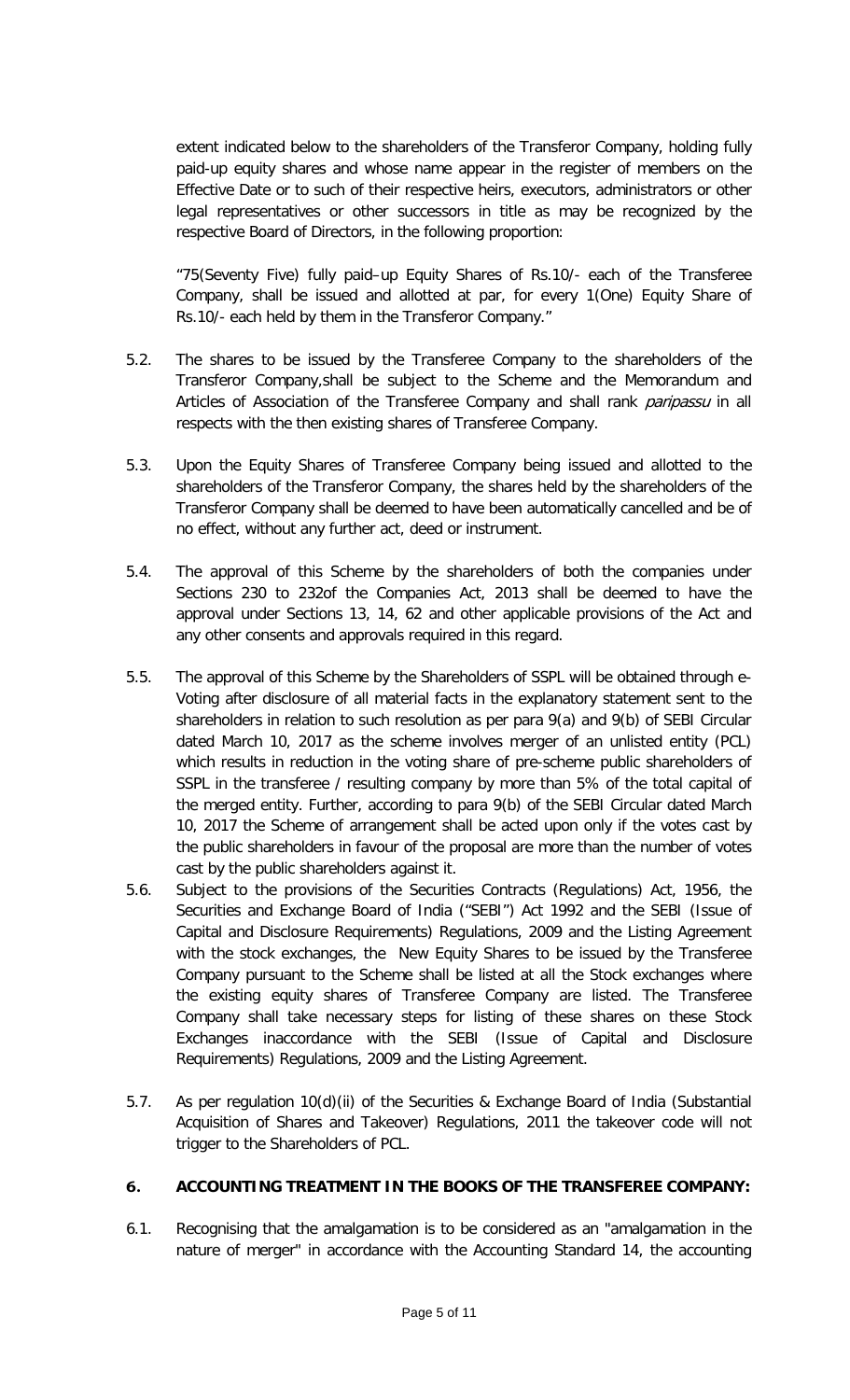treatment shall be in compliance with AS-14, "The Pooling of Interests Method". Accordingly, all the assets and liabilities of the Transferor Company shall be recorded at their carrying amounts as at the Appointed Date in the books of the Transferee Company.

- 6.2. The face value of Equity Shares issued by the Transferee Company to the shareholders of the Transferor Company pursuant to this Scheme will be recorded as Equity Share Capital of the Transferee Company;
- 6.3. The identity of the reserves of the Transferor Company shall be preserved and they shall appear in the financial statements of the Transferee Company in the same form and manner, in which they appeared in the financial statements of the Transferor Company, prior to this Scheme becoming effective. Accordingly, if prior to this Scheme becoming effective, there is any reserve in the financial statements of the Transferor Company available for distribution whether as bonus shares or dividend or otherwise, the same shall also be available in the financial statements of the Transferee Companyfor such distribution upon this Scheme becoming effective;
- 6.4. The balances of the Profit and Loss Accounts of the Transferor Company (as appearing in the books of accounts of the Transferor Company at the Appointed Date) shall be aggregated and added to or set-off (as the case may be) with the corresponding balance appearing in the financial statements of the Transferee Company;
- 6.5. Inter-company balances and investments, if any, shall be cancelled and shall be adjusted against the General reserves/balance in Profit and Loss Account;
- 6.6. The difference between the amount recorded as share capital issued by the Transferee Company and the amount of paid-up share capital of the Transferor Company shall be adjusted against the **Capital reserves**;
- 6.7. If considered appropriate for the purpose of application of uniform accounting methods and policies between the Transferor Company and the Transferee Company, the Transferee Company may make suitable adjustments and reflect the effect thereof in its Capital Reserves/Goodwill as the case may be.

# **7. CONSOLIDATION OF AUTHORISED CAPITAL AND AMENDMENT TO MEMORANDUM OF ASSOCIATION OF THE TRANSFEREE COMPANY:**

7.1. Capital Clause:

Upon coming into effect of the Scheme, the Authorised Share Capital of the Transferor Companyviz. Rs. 20,00,000/- as mentioned in clause 3.1 of the Scheme shall be added to the Authorised Share Capital of the Transferee Company, as on the Effective Date, without any further act or deed and without anyfurther payment of the stamp duty or the registration fees and Clause V of the Memorandum of Association of the Transferee Company shall be amended accordingly.

7.2. Objects Clause:

With effect from Appointed Date, and upon the Scheme becoming effective, the Object Clause of the Memorandum of Association of the Transferee Company shall stand amended without any act, instrument or deed and stand altered, modified and amended pursuant to applicable provisions of the Act as set out below: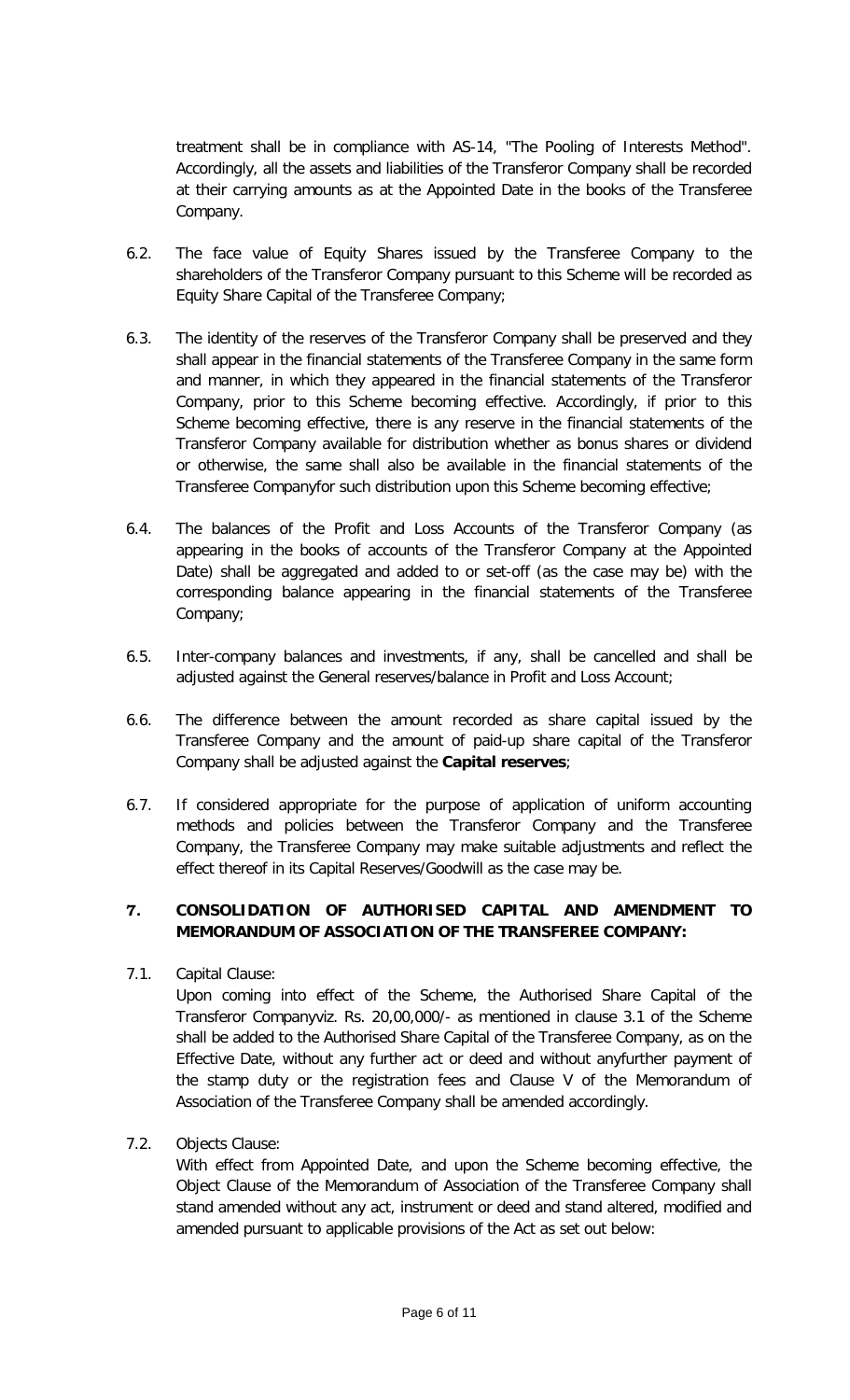The below mentioned Clauses shall be added after the current Clause [A.1] of the Memorandum of Association of SSPL:

"To carry on in India or elsewhere business of advertising, publicity, printing, graphics, marketing, conducting by organizing trade fairs, exhibition, events management press releases, making, developing films, ad films event management."

- 7.3. With effect from Appointed Date, and upon the Scheme becoming effective, the name of the Transferee Company shall be deemed to have been changed from Sword and Shield Pharma Limited to Praveg Communications (India) Limited in accordance with Section 13 of the Companies Act, and other relevant provisions of the Act.
- 7.4. Under the accepted principle of Single Window Clearance, it is hereby provided that the above referred changes, viz. Change in the Capital Clause, Change in the Object Clauseas well as the change in the Name Clause shall become operative on the Scheme being effective by virtue of the fact that the shareholders of the Transferee Company, while approving the Scheme as a whole, have also resolved and accorded the relevant consents as required respectively under Section 13, 14 and 61 of the Companies Act, 2013or any other provisions of the Act and shall not be required to pass separate resolutions as required under the Act. However, the Transferee Company shall comply with requisite formalities viz. Seeking availability of the name with Registrar of Companies, Payment of the requisite fees and filing the requisite forms with the Registrar of Companies.

#### **8. CONDUCT OF BUSINESS TILL EFFECTIVE DATE:**

With effect from the date of filing this Scheme with the Tribunal and up to and including the Effective Date:

- 8.1. The Transferor Company shall be deemed to have been carrying on and shall carry on their business and activities and shall be deemed to have held and stood possessed of and shall hold and stand possessed of all their properties and assets pertaining to the business and undertaking of the Transferor Company for and on account of and in trust for the Transferee Company. The Transferor Company hereby undertakes to hold the said assets with utmost prudence until the Effective Date.
- 8.2. The Transferor Company shall carry on their business and activities with reasonable diligence, business prudence and shall not, except in the ordinary course of business or without prior written consent of the Transferee Company, alienate charge, mortgage, encumber or otherwise deal with or dispose of any business or part thereof.
- 8.3. With effect from the Appointed Date, all the profits or income accruing or arising to the Transferor Companyor expenditure or losses arising or incurred or suffered by the Transferor Companyshall for all purposes be treated and be deemed to be accrued as the income or profits or losses or expenditure as the case may be of the Transferee Company. All Taxes (including Income Tax, Service Tax, Value Added Tax, etc.) paid or payable by the Transferor Company in respect of the operations and/or the profits of the business before the Appointed Date shall be on account of the Transferee Company. All Taxes (including Income Tax, Service Tax, Value Added Tax, etc.), paid or payable whether by way of deduction at source, advance tax,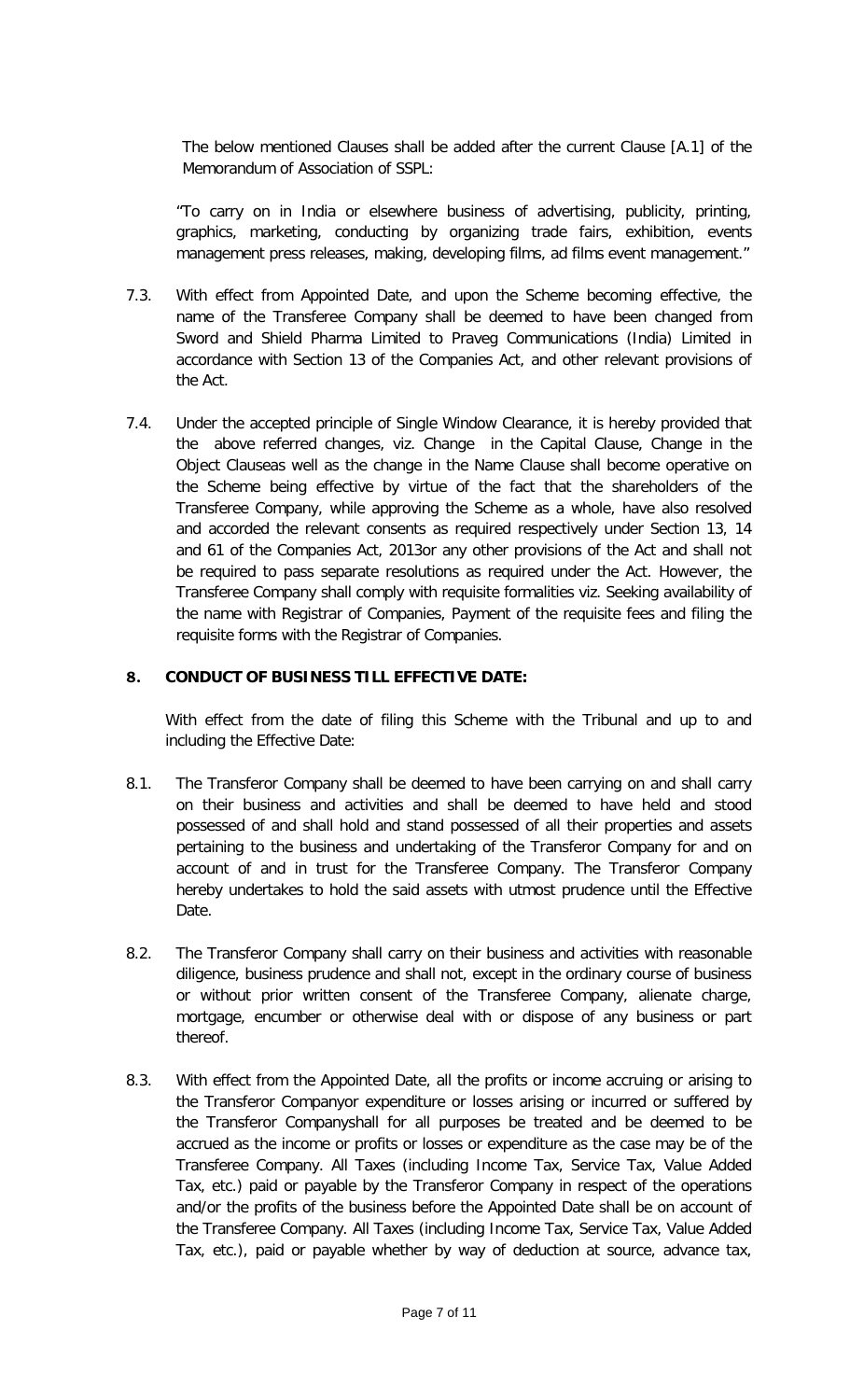minimum alternate tax or otherwise, by the Transferor Company, in respect of the profits or activities or operations of business after the Appointed Date, the same shall be deemed to be paid or payable on behalf of the Transferee Company and shall, in all proceedings, be dealt with accordingly.

- 8.4. The Transferor Company shall not vary the terms and conditions of employment of any of the employees except in the ordinary course of business or without the prior written consent of the Transferee Company or pursuant to any pre-existing obligation undertaken by the Transferor Company, as the case may be, prior to the Appointed Date.
- 8.5. The Transferee Company and/or Transferor Company shall be entitled, pending the sanction of the Scheme, to apply to the Central/State Government and all other agencies, departments and authorities concerned as are necessary under any law or rules, for such consents, approvals and sanctions, which may be required pursuant to this Scheme.

# **9. EMPLOYEES:**

- 9.1 On the Scheme becoming effective all the employees of the Transferor Company who are in service as on the Effective Date shall become the employees of the Transferee Company without any break or interruption in their services, on same terms and conditions on which they are engaged as on the Effective Date. The Transferee Company further agrees that for the purpose of payment of any retirement benefit/compensation, such immediate uninterrupted past services with the Transferor Company, as the case may be, shall also be taken into account. The Transferee Company undertakes to continue to abide by the terms of agreement/settlement entered into by the Transferor Company with employees' union/employee or associations, as the case may be.
- 9.2 It is expressly provided that, on the Scheme becoming effective, the Provident Fund, Gratuity Fund, Superannuation Fund or such other Special Fund, if any, or Trusts (hereinafter collectively referred as "Funds") created for the benefit of the staff, workmen and employees of the Transferor Company shall become Funds of the Transferee Company, or shall be transferred to or merged with other similar funds of the Transferee Company for all purposes whatsoever in relation to the administration or operation of such Funds or in relation to the obligation to make contributions to the said Funds in accordance with the provisions thereof as per the terms provided in the respective Trust Deeds, if any, to the end and intent that all rights, duties, powers and obligations of the Transferor Company in relation to such Funds shall become those of the Transferee Company. It is clarified that the services of the staff, workmen and employees will be treated as having been continuous for the purpose of the said Funds.

# **10. LEGAL PROCEEDINGS:**

10.1. If any suit, appeal or other proceeding of whatever nature by or against the Transferor Company is pending on the Effective Date, the same shall not abate or be discontinued or in any way be prejudicially affected by reason of or by anything contained in this Scheme, but the said suit, appeal or other legal proceedings may be continued, prosecuted and enforced by or against the Transferee Company in the same manner and to the same extent as it would or might have been continued,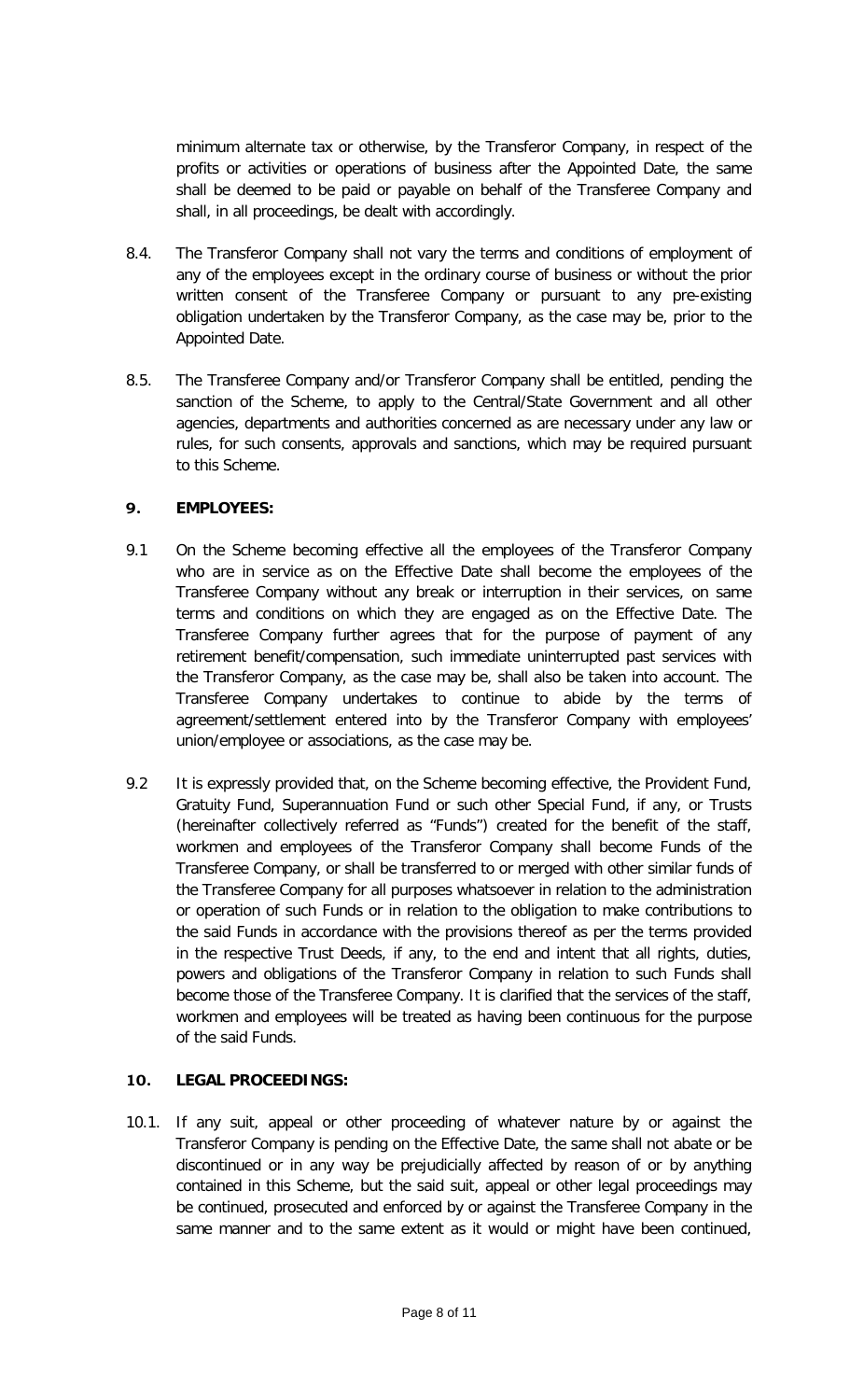prosecuted and enforced by or against the Transferor Company, as if this Scheme had not been made.

10.2. In case of any litigation, suits, recovery proceedings which are to be initiated or may be initiated against the Transferor Company, the Transferee Company shall be made party thereto and any payment and expenses made thereto shall be the liability of the Transferee Company.

# **11. CONTRACTS, DEEDS, ETC.:**

- 11.1. Subject to the other provisions of this Scheme, all contracts, deeds, bonds, insurance, letters of intent, undertakings, arrangements, policies, agreements and other instruments, if any, of whatsoever nature pertaining to which the Transferor Company is a party and are subsisting or having effect on the Effective Date, shall be in full force and effect against or in favour of the Transferee Company and may be enforced by or against the Transferee Company as fully and effectually as if, instead of the Transferor Company, the Transferee Company had been a party thereto.
- 11.2. The Transferee Company shall enter into and/or issue and/or execute deeds, writings or confirmations or enter into any tripartite arrangements, confirmations or novations, to which the Transferor Company will, if necessary, also be party in order to give formal effect to the provisions of this Scheme. The Transferee Company shall be deemed to be authorised to execute any such deeds, writings or confirmations and to implement or carry out all formalities required on the part of the Transferor Company to give effect to the provisions of this Scheme.

# **12. DISSOLUTION OF THE TRANSFEROR COMPANY:**

On the Scheme becoming effective, the Transferor Company shall stand dissolved without being wound-up.

#### **13. SAVING OF CONCLUDED TRANSACTIONS:**

The transfer and vesting of the properties, liabilities and obligations pertaining to the Transferor Company pursuant to this Scheme shall not affect any transactions or proceedings already completed by the Transferor Company until the Effective Date and intent being that, the Transferee Company accepts all acts, deeds and things done and executed by and/or on behalf of the Transferor Company and pertaining to the Transferor Company which shall vest in the Transferee Company in terms of the Scheme as acts, deeds and things made, done and executed by and on behalf of the Transferee Company.

#### **14. TAX CREDITS**

14.1. Transferee Company will be the successor of Transferor Company. Hence it will be deemed that the benefit of any tax credits whether central, state or local, availed by Transferor Company and the obligations if any for payment of the tax on any assets of Transferor Company on their erection and / or installation, etc. shall be deemed to have been availed by Transferee Company or as the case may be deemed to be the obligations of Transferee Company. Consequently, and as the Scheme does not contemplate removal of any asset by Transferee Company from the premises in which it is installed, no reversal of any tax credit needs to be made.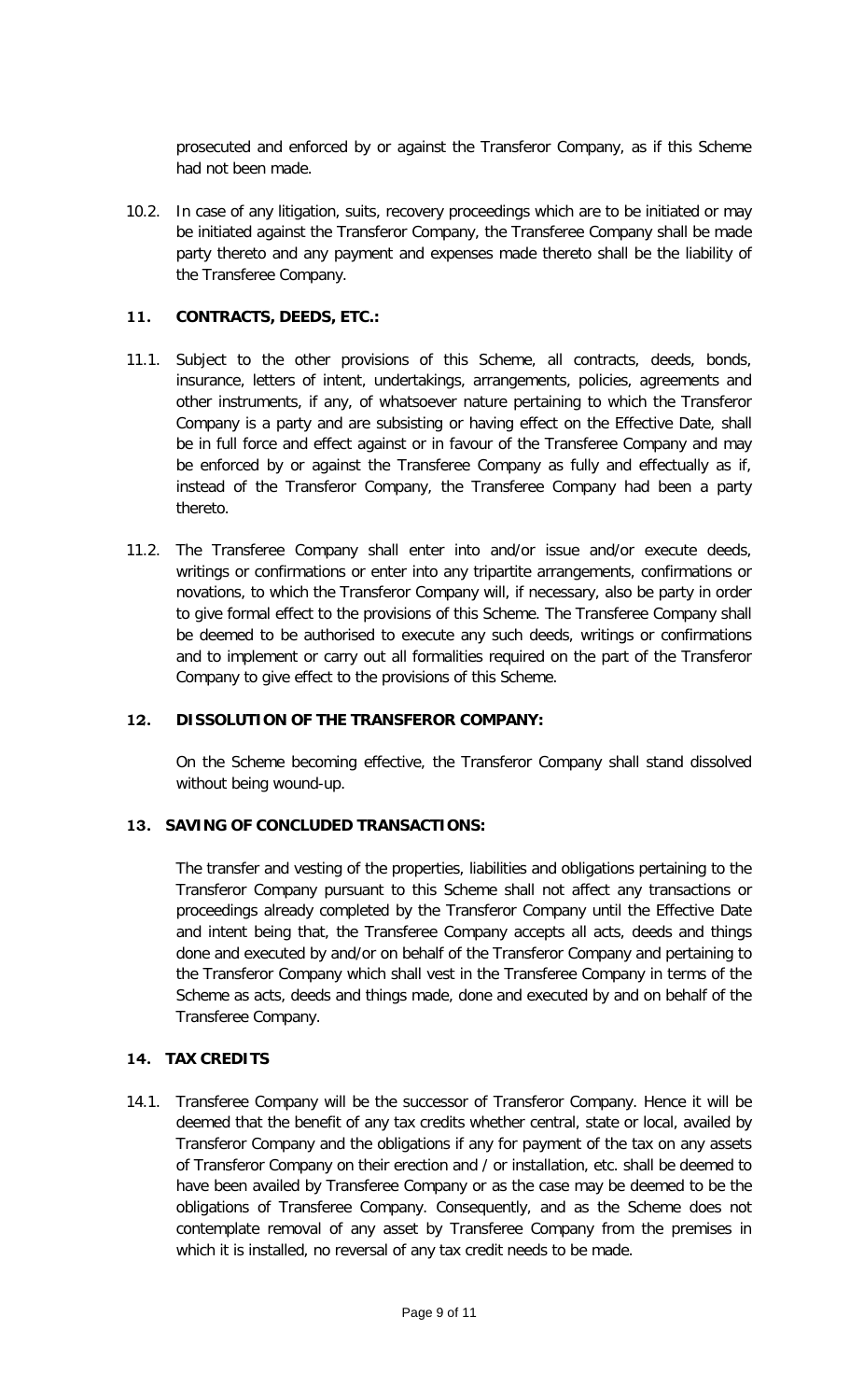- 14.2. With effect from the Appointed Date and upon the Scheme becoming effective, all taxes, duties, cess payable/ receivable by Transferor Company including all or any refunds/credit/ MAT credit / claims relating thereto shall be treated as asset / liability or refunds /credit/claims, as the case may be, of Transferee Company.
- 14.3. Transferee Company and Transferor Company are expressly permitted to revise its tax returns including tax deducted at source certificates / returns and to claim refunds, advance tax credits, excise and service tax credits, set off etc. on the basis of the accounts of Transferor Company as vested with Transferee Company upon coming into effect of this scheme and its right to make such revisions in the related tax returns and related certificates, as applicable, and the rights to claim refunds, adjustments, credits, set-offs, advance tax credits pursuant to the sanction of this Scheme and the Scheme becoming effective is expressly reserved.

# **15. APPLICATIONS TOTRIBUNAL:**

The Transferor Company and the Transferee Company shall with all reasonable dispatch undertake a joint proceedings under Sections 230 to 232of the Companies Act, 2013 before the National Company Law Tribunal, Bench at Ahmedabad for seeking approval of the Scheme and all matters ancillary or incidental thereto.

# **16. MODIFICATION OR AMENDMENTS TO THE SCHEME:**

The Transferor Company and the Transferee Company by their respective Boards of Directors ('the Board', which term shall include Committee thereof), may assent to/make and/or consent to any modifications/amendments to the Scheme or to any conditions or limitations that the Tribunal and/or any other Authority under law may deem fit to direct or impose, or which may otherwise be considered necessary, desirable or appropriate, subject to approval of the Tribunal, as a result of subsequent events or otherwise by them (i.e. the Board). The Transferor Company and the Transferee Company by their respective Board are authorised to take all such steps as may be necessary, desirable or proper to resolve any doubts, difficulties or questions whatsoever for carrying the Scheme, whether by reason of any directive or orders of any other authorities or otherwise howsoever, arising out of or under or by virtue of the Scheme and/or any matter concerned or connected therewith.

# **17. CONDITIONALITY OF THE SCHEME:**

This Scheme is and shall be conditional upon and subject to:

- (i) The requisite consent, approval or permission of the Central Government or any other statutory or regulatory authority, which by law may be necessary for the implementation of this Scheme.
- (ii) The Scheme being approved by the requisite majority in number and value of such classes of persons including the respective members and/or creditors of the Transferor Company and the Transferee Company as may be directed by the Tribunal or such other competent authority.
- (iii) The sanction of the Tribunal under Sections 230 to 232 of the Companies Act, 2013 in favour of the Transferor Company and the Transferee Company under the said provisions and to the necessary Order under Section 232 of the said Act being obtained;